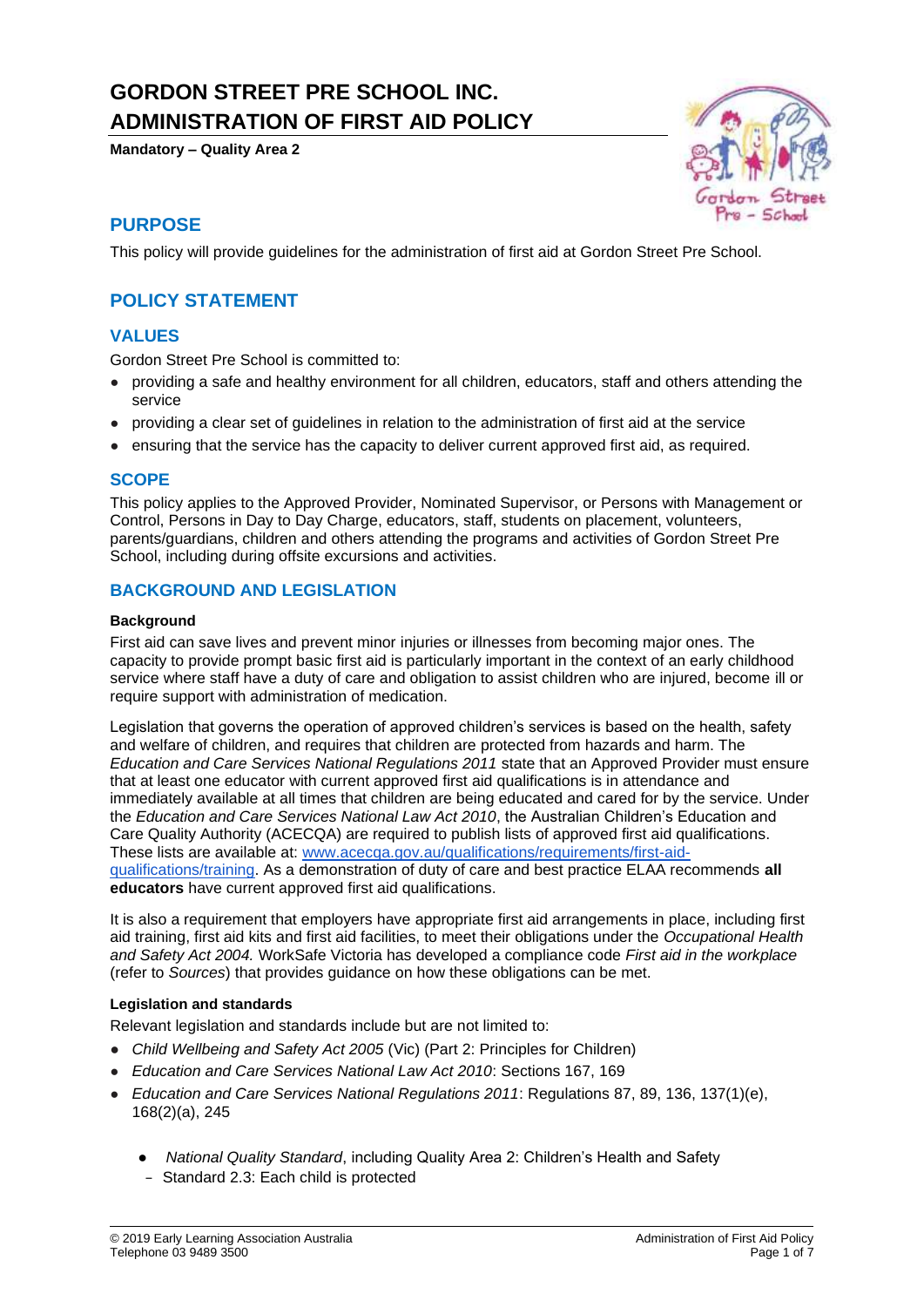Element 2.3.2: Every reasonable precaution is taken to protect children from harm and any hazard likely to cause injury

● *Occupational Health and Safety Act 2004*

The most current amendments to listed legislation can be found at:

Victorian Legislation – Victorian Law Today: http://www.legislation.vic.gov.au/ Commonwealth Legislation – ComLaw: http://www.comlaw.gov.au/

### **DEFINITIONS**

The terms defined in this section relate specifically to this policy. For commonly used terms e.g. Approved Provider, Nominated Supervisor, Regulatory Authority etc. refer to the *General Definitions* section of this manual.

**Approved first aid qualification:** A list of approved first aid qualifications, anaphylaxis management and emergency asthma management training is published on the ACECQA website: [www.acecqa.gov.au](http://www.acecqa.gov.au/)

*AV How to Call Card***:** A card that the service has completed containing all the information that Ambulance Victoria will request when phoned. A sample card can be downloaded from: <http://www.ambulance.vic.gov.au/Education/Calling-Triple-0.html>

**Duty of care:** A common law concept that refers to the responsibilities of organisations to provide people with an adequate level of protection against harm and all reasonable foreseeable risk of injury.

**First aid:** The provision of initial care in response to an illness or injury. It generally consists of a series of techniques to preserve life, protect a person (particularly if unconscious), prevent a condition worsening and promote recovery. First aid training should be delivered by approved first aid providers, and a list is published on the ACECQA website: www.acecqa.gov.au/qualifications/requirements/firstaid-qualifications-training

**First aid kit:** The Compliance Code *First aid in the workplace*, developed by WorkSafe Victoria, lists the minimum requirements for a first aid kit. *First aid in the workplace* is available at: [www.worksafe.vic.gov.au](http://www.worksafe.vic.gov.au/)

**Incident, Injury, Trauma and Illness Record:** Contains details of any incident, injury, trauma or illness that occurs while the child is being educated and cared for by the service. Any incident, injury, trauma or illness must be recorded as soon as is practicable but not later than 24 hours after the occurrence. Details required include the:

- name and age of the child
- circumstances leading to the incident, injury, trauma or illness (including any symptoms)
- time and date
- details of action taken by the service including any medication administered, first aid provided or medical personnel contacted
- details of any witnesses
- names of any person the service notified or attempted to notify, and the time and date of this
- signature of the person making the entry, and time and date of this.

These details need to be kept for the period of time specified in Regulation 183. A sample *Incident, Injury, Trauma and Illness Record* is available on the ACECQA website.

**Medication record:** Contains details for each child to whom medication is to be administered by the service. This includes the child's name, signed authorisation to administer medication and a record of the medication administered, including time, date, dosage, manner of administration, name and signature of person administering the medication and of the person checking the medication, if required (Regulation 92). A sample medication record is available on the ACECQA website.

**Resuscitation flowchart:** Outlines the six steps involved in resuscitation: danger, response, airways, breathing, compression and defibrillation. The Australian Resuscitation Council provides flowcharts for the resuscitation of adults and children free of charge at: https://resus.org.au/guidelines/flowcharts-3/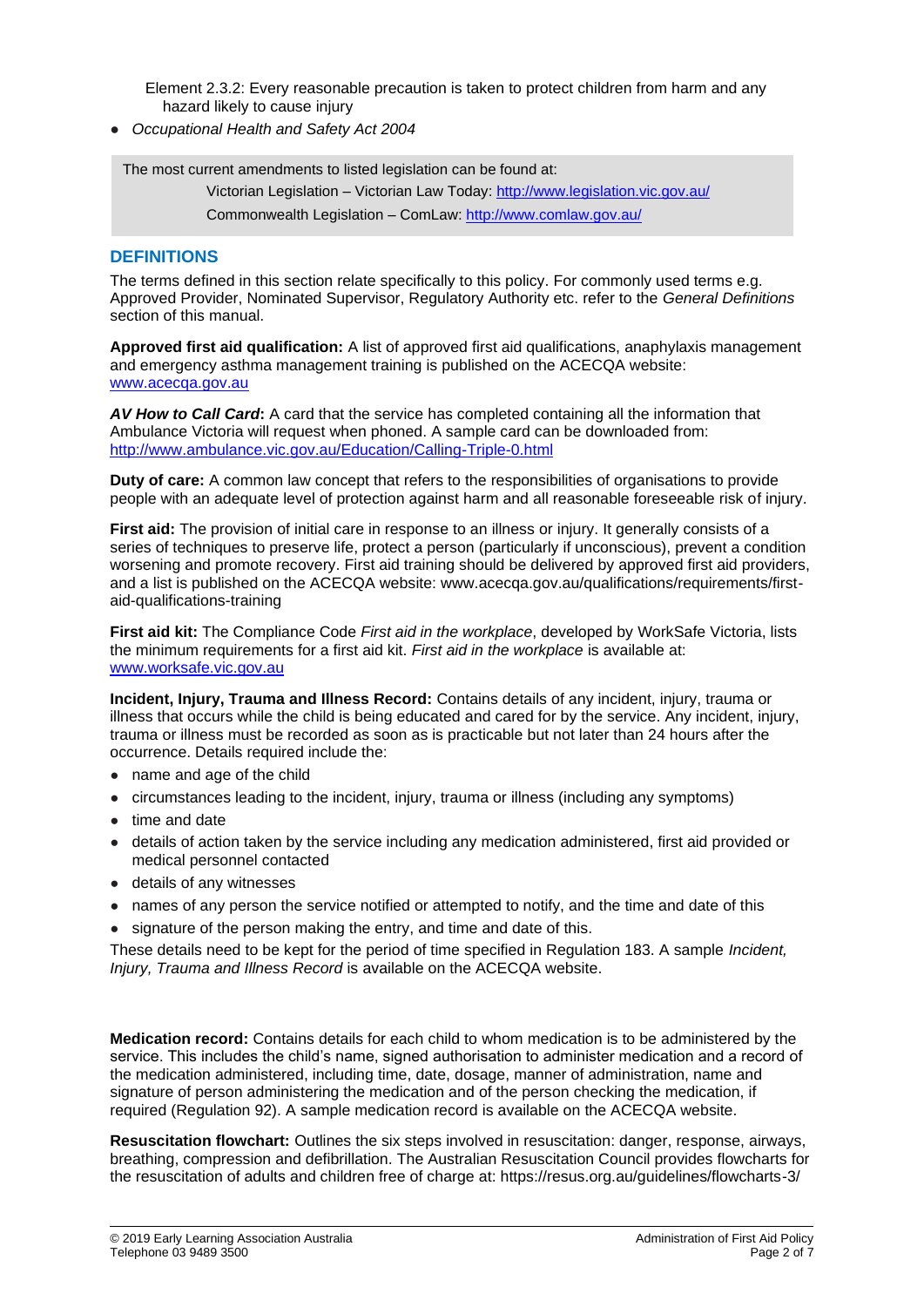**Serious incident:** A serious incident is defined in Regulation 12 as:

- the death of a child while being educated and cared for by the service
- any incident involving an injury or trauma, the illness of a child that requires or ought to have required:
	- attention of a registered medical practitioner, or
	- attendance at a hospital

Examples include whooping cough, broken limb, anaphylaxis reaction

- any incident requiring attendance by emergency services
- a circumstance where a child appears to be missing, is unaccounted for, has been removed from the service contrary to the Regulations, or has been locked in or out of the service premises.

The Approved Provider must notify the Regulatory Authority (DET) in writing within 24 hours of a serious incident occurring at the service (Regulation 176(2) (a). The Notification of a Serious Incident Form (available on the ACECQA website) is to be completed and submitted online using the National Quality Agenda IT System (NQA ITS). Records are required to be retained for the periods specified in Regulation 183.

# **SOURCES AND RELATED POLICIES**

#### **Sources**

- Ambulance Victoria: [www.ambulance.vic.gov.au](http://www.ambulance.vic.gov.au/)
- Australian Children's Education and Care Quality Authority (ACECQA): [www.acecqa.gov.au](http://www.acecqa.gov.au/)
- Australian Red Cross: [www.redcross.org.au](http://www.redcross.org.au/)
- St John Ambulance Australia (Vic): [www.stjohnvic.com.au](http://www.stjohnvic.com.au/)
- *First aid in the workplace*: [www.worksafe.vic.gov.au](http://www.worksafe.vic.gov.au/)

#### **Service policies**

- *Administration of Medication Policy*
- *Anaphylaxis Policy*
- *Asthma Policy*
- *Dealing with Infectious Diseases Policy*
- *Dealing with Medical Conditions Policy*
- *Diabetes Policy*
- ●
- *Emergency and Evacuation Policy*
- *Epilepsy Policy*
- *Excursions and Service Events Policy*
- *Incident, Injury, Trauma and Illness Policy*
- *Staffing Policy*

# **PROCEDURES**

#### **The Approved Provider and Persons with Management or Control are responsible for:**

- ensuring that every reasonable precaution is taken to protect children at the service from harm and hazards that are likely to cause injury (Section 167)
- assessing the first aid requirements for the service. A first aid risk assessment can assist with this process (refer to Attachment 1 – Sample first aid risk assessment form)
- ensuring that at least one educator with current approved first aid qualifications (refer to *Definitions*) is in attendance and immediately available at all times that children are being educated and cared for by the service (Regulation 136(1)(a)). This can be the same person who has anaphylaxis management training and emergency asthma management training, also required under the **Regulations**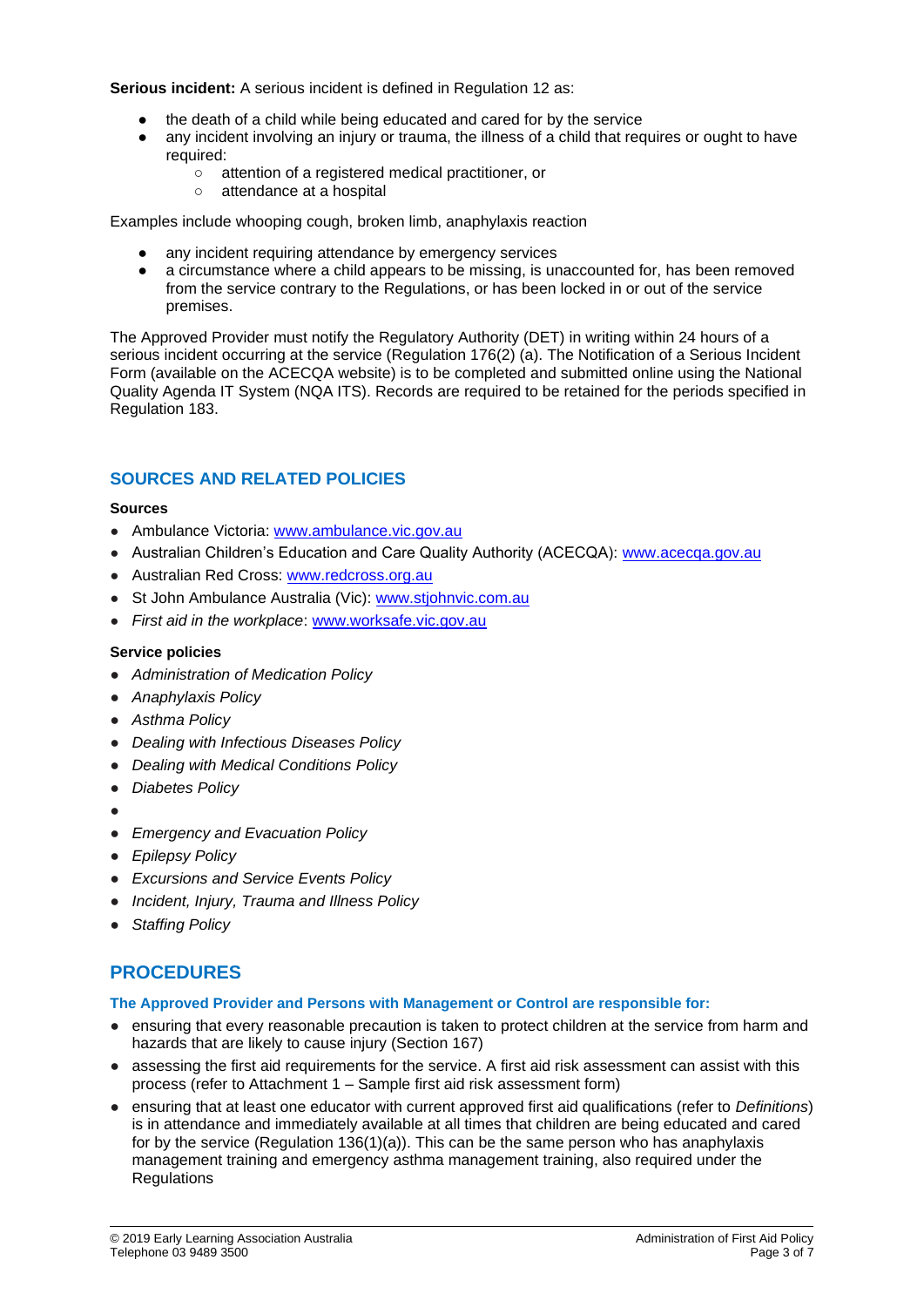- appointing an educator to be the **nominated first aid officer**. This is a legislative requirement where there are 10 or more employees but is also considered best practice where there are fewer than 10 employees
- advising families that a list of first aid and other health products used by the service is available for their information, and that first aid kits can be inspected on request
- providing and maintaining an appropriate number of up-to-date, fully-equipped first aid kits that meet Australian Standards (refer to *Definitions*). The appropriate number of kits will depend on the number of children in the service, the number of rooms and their proximity to each other, and distances from outdoor spaces to the nearest kit
- ensuring a risk assessment is conducted prior to an excursion to identify risks to health, safety, or wellbeing and specifying how these risks will be managed and minimised (Regulations 100, 101)
- providing and maintaining a portable first aid kit that can be taken offsite for excursions and other activities
- ensuring that first aid training details are recorded on each staff member's record
- ensuring safety signs showing the location of first aid kits are clearly displayed
- ensuring there is an induction process for all new staff, casual and relief staff, that includes providing information on the location of first aid kits and specific first aid requirements
- ensuring that parents are notified within 24 hours if their child is involved in an incident, injury, trauma or illness at the service and recording details on the *Incident, Injury, Trauma and Illness Record* (refer to *Definitions*)
- ensuring that staff are offered support and debriefing following a serious incident requiring the administration of first aid (refer to *Incident, Injury, Trauma and Illness Policy*)
- ensuring a resuscitation flow chart (refer to *Definitions*) is displayed in a prominent position in the indoor and outdoor environments of the service
- keeping up to date with any changes in procedures for administration of first aid and ensuring that all educators are informed of these changes.

#### **The Nominated Supervisor and Persons in Day to Day Charge are responsible for:**

- ensuring that every reasonable precaution is taken to protect children at the service from harm and hazards that are likely to cause injury (Section 167)
- ensuring that the prescribed educator-to-child ratios are met at all times (refer to *Supervision of Children Policy*)
- ensuring that all educators' approved first aid qualifications, anaphylaxis management training and emergency asthma management training are current, meet the requirements of the National Act (Section 169(4)) and National Regulations (Regulation 137), and are approved by ACECQA (refer to *Sources)*
- ensuring a risk assessment is conducted prior to an excursion to identify risks to health, safety or wellbeing and specifying how these risks will be managed and minimised (Regulations 100, 101)
- ensuring a portable first aid kit is taken on all excursions and other offsite activities (refer to *Excursions and Service Events Policy*)
- ensuring that the Ambulance Victoria *AV How to Call Card* (refer to *Sources*) is displayed near all telephones.

#### **The nominated first aid officer is responsible for:**

- maintaining a current approved first aid qualification (refer to *Definitions*)
- monitoring the contents of all first aid kits and arranging with the Approved Provider for replacement of stock, including when the use-by date has been reached
- disposing of out-of-date materials appropriately
- ensuring a portable first aid kit is taken on all excursions and other offsite activities (refer to *Excursions and Service Events Policy*)
- keeping up to date with any changes in the procedures for the administration of first aid.

#### **Educators and all other Staff are responsible for:**

- implementing appropriate first aid procedures when necessary
- maintaining current approved first aid qualifications, and qualifications in anaphylaxis management and emergency asthma management, as required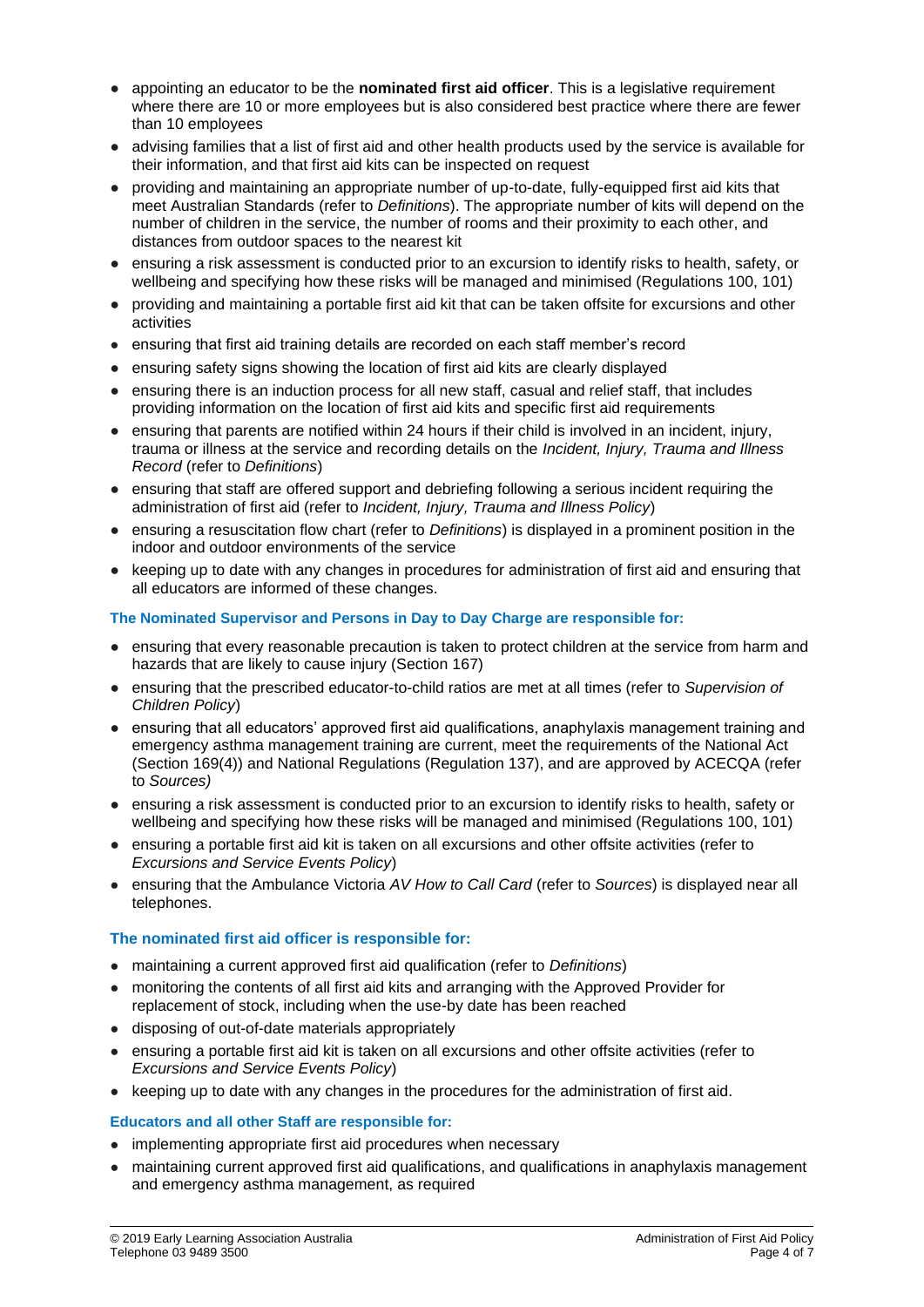- practising CPR and administration of an auto-injector at least annually (in accordance with other service policies)
- ensuring that all children are adequately supervised (refer to the *Supervision of Children Policy*) while providing first aid and comfort for a child involved in an incident or suffering trauma
- ensuring that the details of any incident requiring the administration of first aid are recorded on the *Incident, Injury, Trauma and Illness Record* (refer to *Definitions*)
- notifying the Approved Provider or Nominated Supervisor six months prior to the expiration of their first aid, asthma or anaphylaxis accredited training
- conducting a risk assessment prior to an excursion to identify risks to health, safety or wellbeing and specifying how these risks will be managed and minimised (Regulations 100, 101).

#### **Parents/guardians are responsible for:**

- providing the required information for the service's medication record (refer to *Definitions)*
- providing written consent (via the enrolment record) for service staff to administer first aid and call an ambulance, if required
- being contactable, either directly or through emergency contacts listed on the child's enrolment record, in the event of an incident requiring the administration of first aid.

#### **Volunteers and students, while at the service, are responsible for following this policy and its procedures.**

# **EVALUATION**

In order to assess whether the values and purposes of the policy have been achieved, the Approved Provider will:

- regularly check staff files to ensure details of approved first aid qualifications have been recorded and are current
- monitor the implementation, compliance, complaints and incidents in relation to this policy
- review the first aid procedures following an incident to determine their effectiveness
- regularly seek feedback from the nominated first aid officer and everyone affected by the policy regarding its effectiveness
- keep the policy up to date with current legislation, research, policy and best practice
- consider the advice of relevant bodies or organisations such as Australian Red Cross and St John Ambulance when reviewing this policy
- revise the policy and procedures as part of the service's policy review cycle, or as required
- notify parents/guardians at least 14 days before making any changes to this policy or its procedures.

# **ATTACHMENTS**

● Attachment 1: First Aid Risk Assessment form

# **AUTHORISATION**

This policy was adopted by the Approved Provider of Gordon Street Pre School on **17 MAY 2021**.

# **REVIEW DATE: 17 MAY 2023**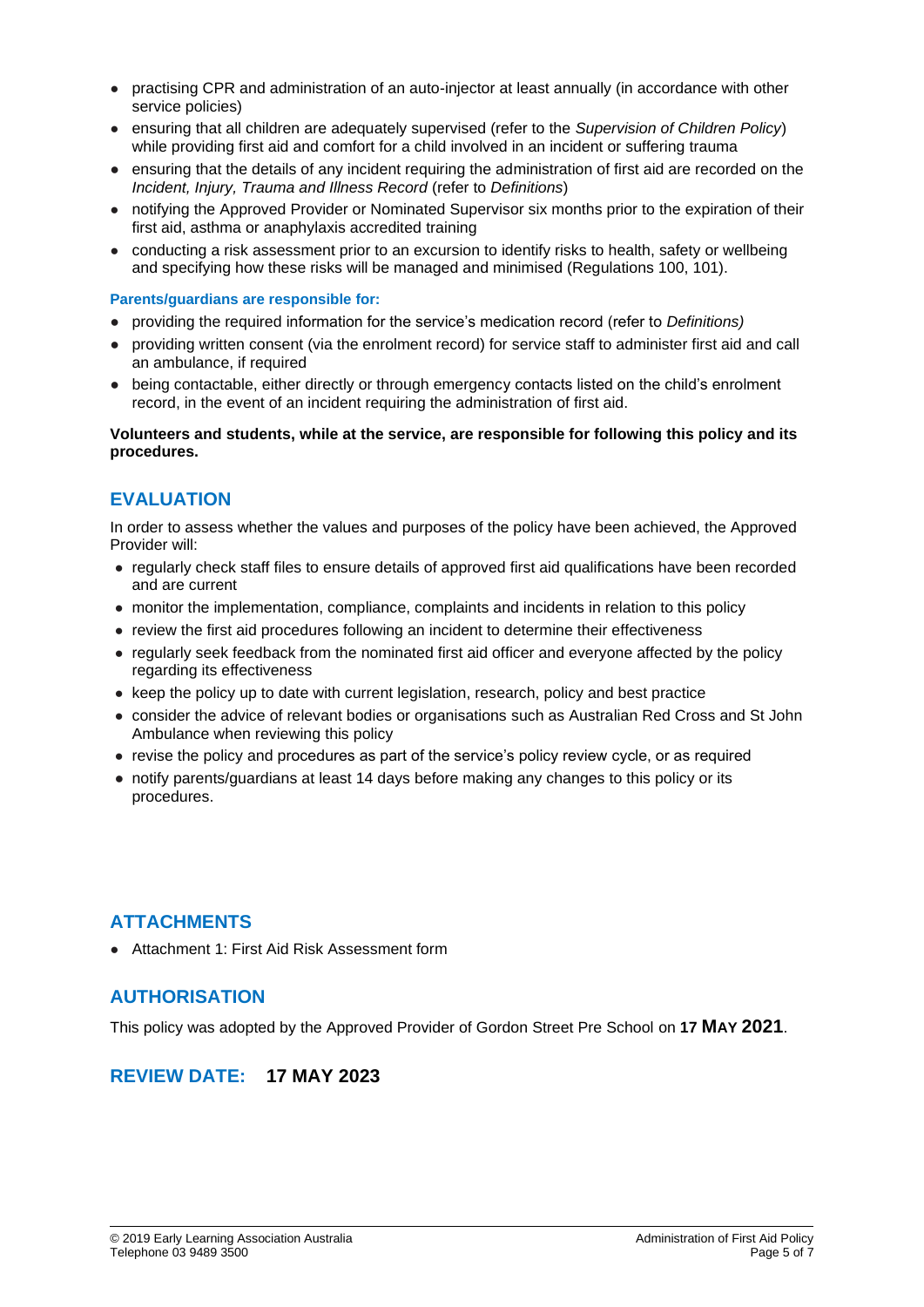# **ATTACHMENT 1 First Aid Risk Assessment Form**



This template can be used to assess the first aid requirements for the service. Consultation is an important aspect of first aid risk assessment and management. The Approved Provider and educators should use this as a guide only and may identify other areas specific to their service.

| 1.               | How many people work at the<br>service (estimate for most<br>days)?                                                                                                                         |  |
|------------------|---------------------------------------------------------------------------------------------------------------------------------------------------------------------------------------------|--|
| 2.               | How many children are<br>enrolled at the service (write<br>the number)?                                                                                                                     |  |
| 3.               | Do people regularly work in the<br>service after hours?                                                                                                                                     |  |
| $\overline{4}$ . | Do people work on their own<br>after hours, including on<br>weekends? If yes,<br>approximately how many, how<br>often and for how long at any<br>one time?                                  |  |
| 5.               | Describe the nature of<br>incidents, injuries or illnesses<br>that have occurred in the<br>service over the last 12<br>months (if possible, attach a<br>summary of the incident<br>reports) |  |
| 6.               | Where is the nearest medical<br>service and how long would it<br>take to get an injured person to<br>this service?                                                                          |  |
| 7 <sub>1</sub>   | Where is the nearest major<br>hospital with a 24-hour<br>accident and emergency<br>service? How long would it<br>take to get an injured person to<br>this hospital?                         |  |
| 8.               | What type of, and how many,<br>first aid kits are available at the<br>service?                                                                                                              |  |
| 9.               | Are the contents of first aid kits<br>complete and up to date as per<br>the contents list?                                                                                                  |  |
| 10.              | Where are the first aid kits<br>located?                                                                                                                                                    |  |
| 11.              | How many current first aid<br>officers are there at the<br>service? (List the number,<br>approved first aid qualifications<br>and qualification expiry dates)                               |  |